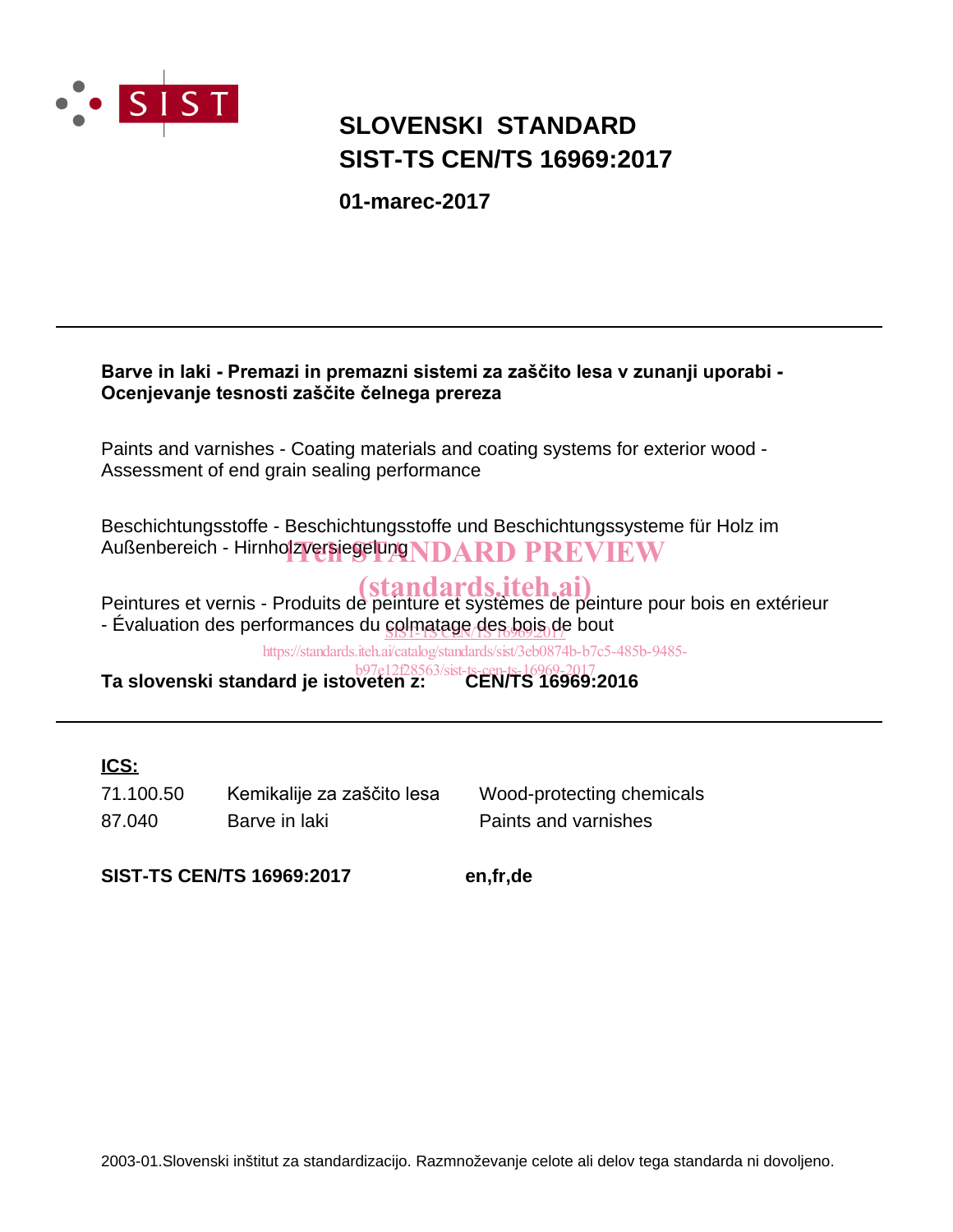# iTeh STANDARD PREVIEW (standards.iteh.ai)

SIST-TS CEN/TS 16969:2017 https://standards.iteh.ai/catalog/standards/sist/3eb0874b-b7c5-485b-9485b97e12f28563/sist-ts-cen-ts-16969-2017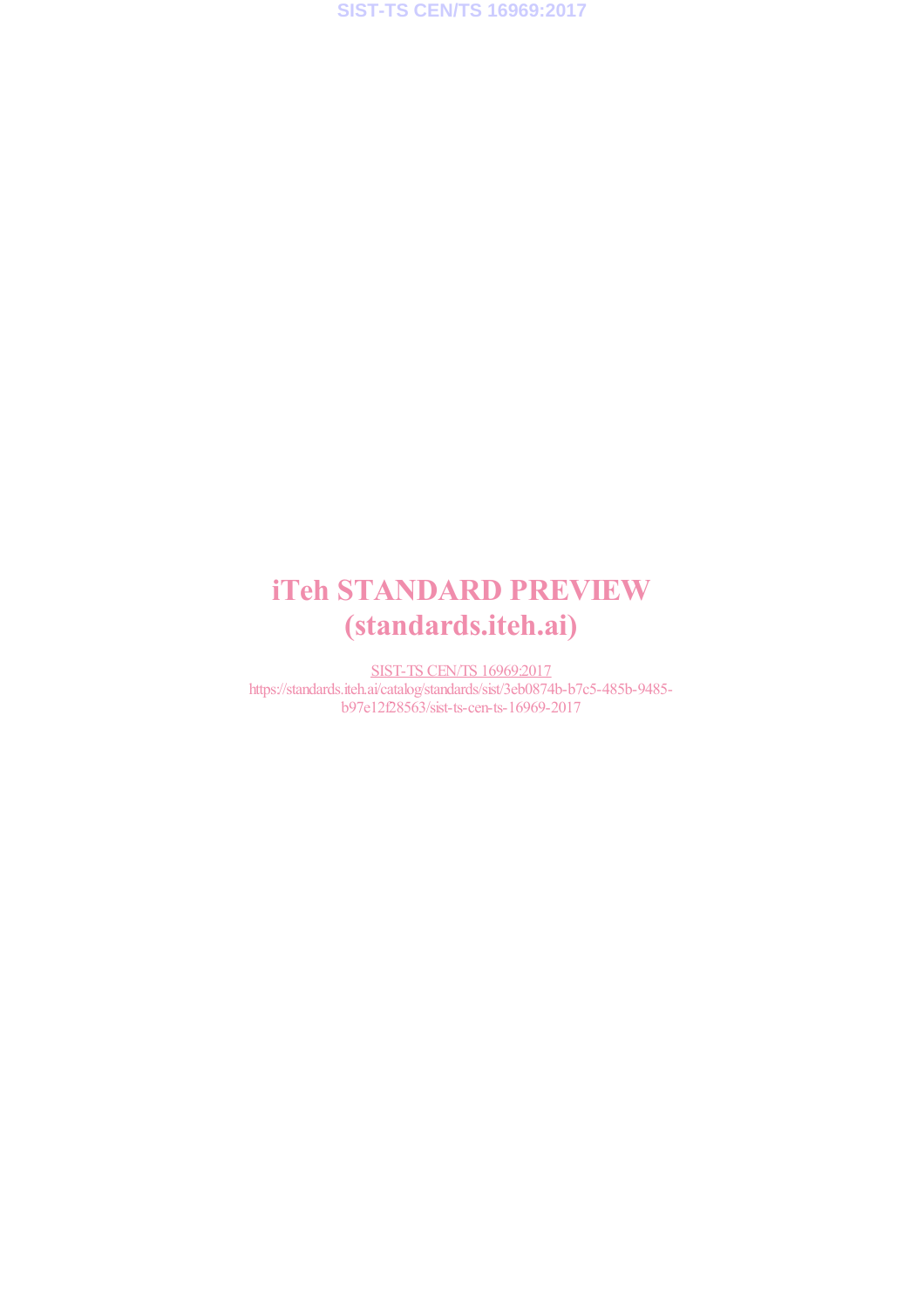#### **SIST-TS CEN/TS 16969:2017**

# TECHNICAL SPECIFICATION SPÉCIFICATION TECHNIQUE TECHNISCHE SPEZIFIKATION

# **CEN/TS 16969**

July 2016

ICS 87.040

English Version

# Paints and varnishes - Coating materials and coating systems for exterior wood - Assessment of end grain sealing performance

Peintures et vernis - Produits de peinture et systèmes de peinture pour bois en extérieur - Évaluation des performances du colmatage des bois de bout

 Beschichtungsstoffe - Beschichtungsstoffe und Beschichtungssysteme für Holz im Außenbereich - Beurteilung des Leistungsverhaltens von Hirnholzversielgelungen

This Technical Specification (CEN/TS) was approved by CEN on 12 June 2016 for provisional application.

The period of validity of this CEN/TS is limited initially to three years. After two years the members of CEN will be requested to submit their comments, particularly on the question whether the CEN/TS can be converted into a European Standard.

CEN members are required to announce the existence of this CEN/TS in the same way as for an EN and to make the CEN/TS available promptly at national level in an appropriate form. It is permissible to keep conflicting national standards in force (in available promptly at national level in an appropriate form. It is permissible to keep conflicting national standards<br>parallel to the CEN/TS) until the final decision about the possible conversion of the CEN/TS into an EN

CEN members are the national standards bodies of Austria, Belgium, Bulgaria, Croatia, Cyprus, Czech Republic, Denmark, Estonia, any members are the national standards bodies of ridging, bergaing bargaria, croatal, cyprus, electricepublic, bemining, esce<br>Finland, Former Yugoslav Republic of Macedonia<del>, France, Germany, Greec</del>e, Hungary, Iceland, Ire Luxembourg, Malta, Netherlands) Norwayl Poland Ogortugal, Romania, SiJovakia, Siovenia, Spain, Sweden, Switzerland, Turkey and United Kingdom. b97e12f28563/sist-ts-cen-ts-16969-2017



EUROPEAN COMMITTEE FOR STANDARDIZATION COMITÉ EUROPÉEN DE NORMALISATION EUROPÄISCHES KOMITEE FÜR NORMUNG

**CEN-CENELEC Management Centre: Avenue Marnix 17, B-1000 Brussels** 

© 2016 CEN All rights of exploitation in any form and by any means reserved worldwide for CEN national Members.

Ref. No. CEN/TS 16969:2016 E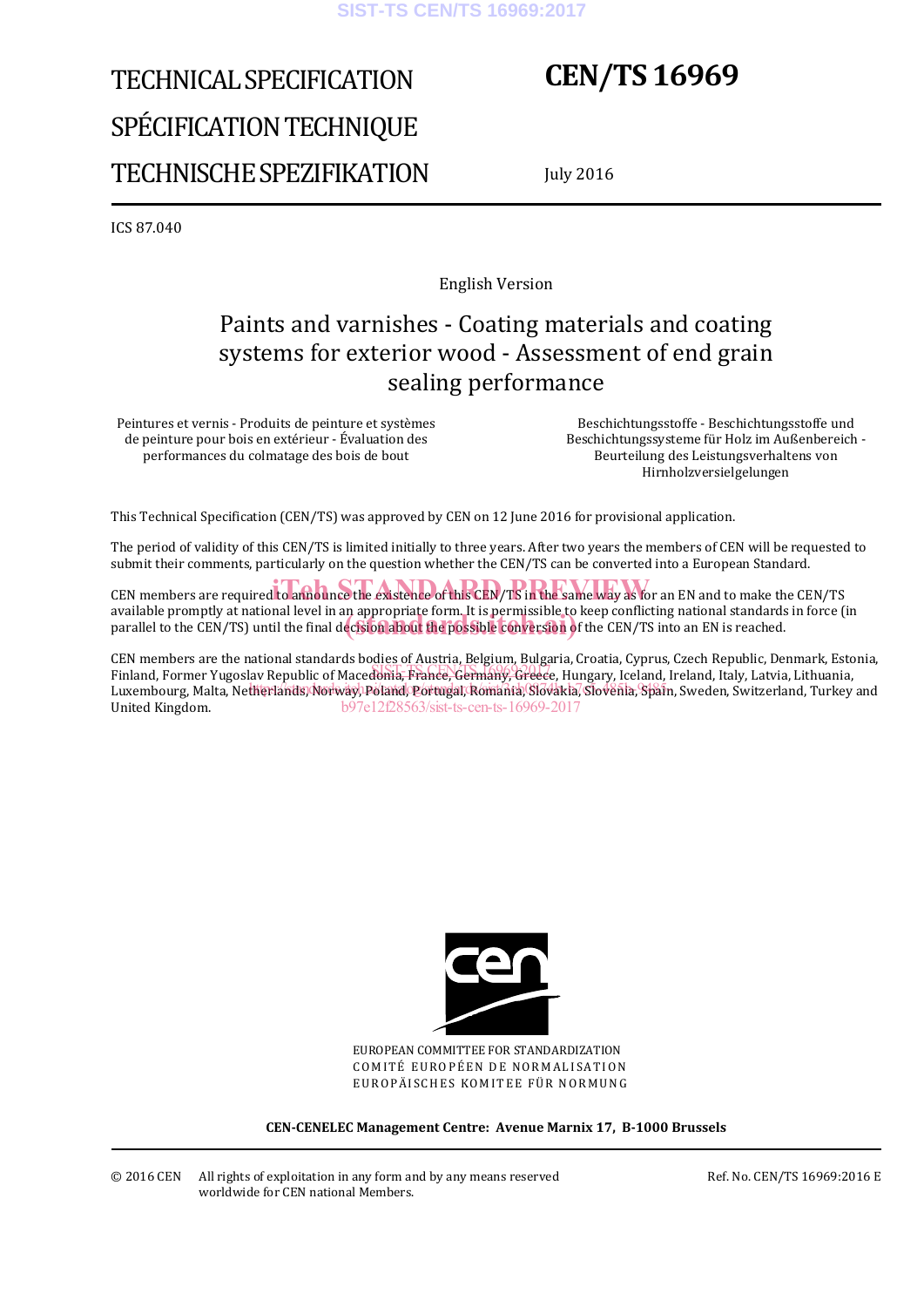# **SIST-TS CEN/TS 16969:2017**

# CEN/TS 16969:2016 (E)

# **Contents**

| ${\bf European\; foreword.}\label{prop:1} 3$ |                                                                                                                                                                                                                                                                                                                                                                                                    |  |
|----------------------------------------------|----------------------------------------------------------------------------------------------------------------------------------------------------------------------------------------------------------------------------------------------------------------------------------------------------------------------------------------------------------------------------------------------------|--|
| 1                                            |                                                                                                                                                                                                                                                                                                                                                                                                    |  |
| $\mathbf{2}$                                 |                                                                                                                                                                                                                                                                                                                                                                                                    |  |
| 3                                            |                                                                                                                                                                                                                                                                                                                                                                                                    |  |
| $\boldsymbol{4}$                             |                                                                                                                                                                                                                                                                                                                                                                                                    |  |
| 5                                            |                                                                                                                                                                                                                                                                                                                                                                                                    |  |
| 5.1                                          |                                                                                                                                                                                                                                                                                                                                                                                                    |  |
| 5.2                                          |                                                                                                                                                                                                                                                                                                                                                                                                    |  |
| 5.2.1                                        |                                                                                                                                                                                                                                                                                                                                                                                                    |  |
| 5.2.2                                        |                                                                                                                                                                                                                                                                                                                                                                                                    |  |
| 5.2.3                                        | $\textbf{Coating application} \textit{} \textit{} \textit{} \textit{} \textit{} \textit{} \textit{} \textit{} \textit{} \textit{} \textit{} \textit{} \textit{} \textit{} \textit{} \textit{} \textit{} \textit{} \textit{} \textit{} \textit{} \textit{} \textit{} \textit{} \textit{} \textit{} \textit{} \textit{} \textit{} \textit{} \textit{} \textit{} \textit{} \textit{} \textit{} \text$ |  |
| 5.2.4                                        |                                                                                                                                                                                                                                                                                                                                                                                                    |  |
| 6                                            |                                                                                                                                                                                                                                                                                                                                                                                                    |  |
| $\overline{7}$                               |                                                                                                                                                                                                                                                                                                                                                                                                    |  |
| 7.1                                          |                                                                                                                                                                                                                                                                                                                                                                                                    |  |
| 7.2                                          |                                                                                                                                                                                                                                                                                                                                                                                                    |  |
| 7.3                                          |                                                                                                                                                                                                                                                                                                                                                                                                    |  |
|                                              |                                                                                                                                                                                                                                                                                                                                                                                                    |  |
| 8                                            |                                                                                                                                                                                                                                                                                                                                                                                                    |  |
| 9                                            |                                                                                                                                                                                                                                                                                                                                                                                                    |  |
|                                              |                                                                                                                                                                                                                                                                                                                                                                                                    |  |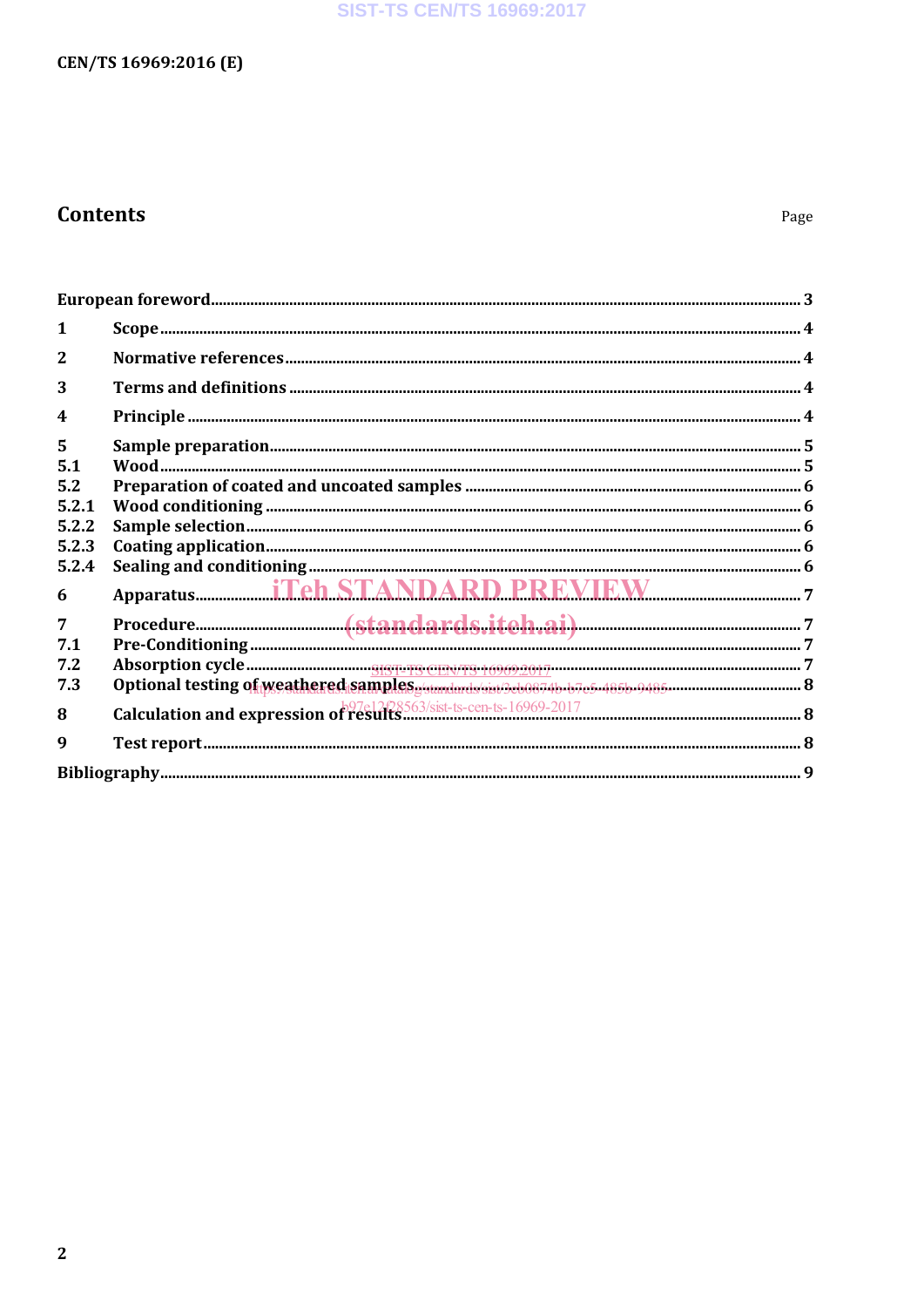# **European foreword**

This document (CEN/TS 16969:2016) has been prepared by Technical Committee CEN/TC 139 "Paints and varnishes", the secretariat of which is held by DIN.

Attention is drawn to the possibility that some of the elements of this document may be the subject of patent rights. CEN shall not be held responsible for identifying any or all such patent rights.

According to the CEN/CENELEC Internal Regulations, the national standards organisations of the following countries are bound to announce this Technical Specification: Austria, Belgium, Bulgaria, Croatia, Cyprus, Czech Republic, Denmark, Estonia, Finland, Former Yugoslav Republic of Macedonia, France, Germany, Greece, Hungary, Iceland, Ireland, Italy, Latvia, Lithuania, Luxembourg, Malta, Netherlands, Norway, Poland, Portugal, Romania, Slovakia, Slovenia, Spain, Sweden, Switzerland, Turkey and the United Kingdom.

# iTeh STANDARD PREVIEW (standards.iteh.ai)

SIST-TS CEN/TS 16969:2017 https://standards.iteh.ai/catalog/standards/sist/3eb0874b-b7c5-485b-9485 b97e12f28563/sist-ts-cen-ts-16969-2017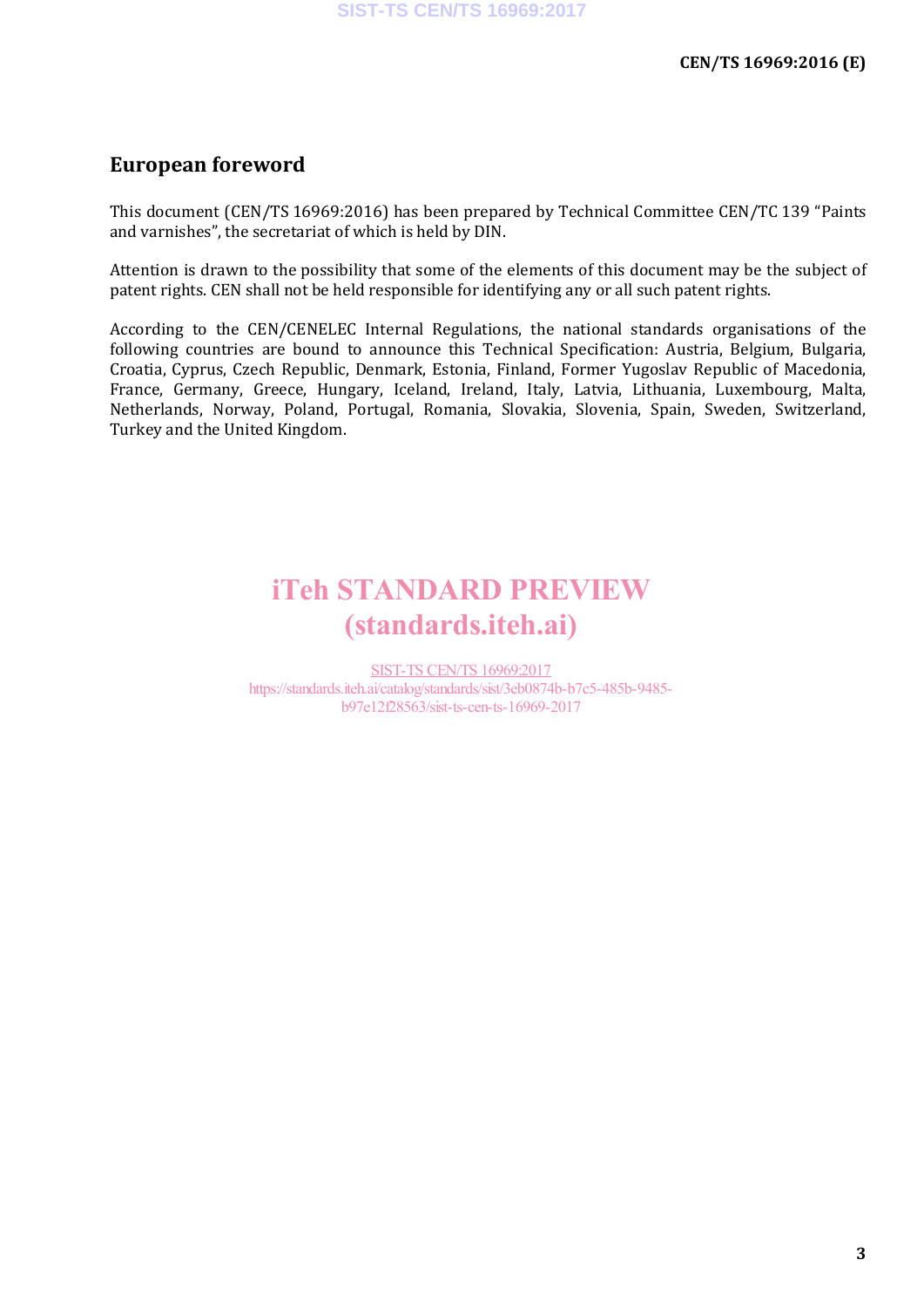#### **1 Scope**

This Technical Specification specifies a test method to evaluate the ability of coating materials to seal the end grain of wood against ingress of water.

This procedure is relevant for joinery or wood based cladding materials whose service life can depend on the control of water penetration through the coated end-grain.

### **2 Normative references**

The following documents, in whole or in part, are normatively referenced in this document and are indispensable for its application. For dated references, only the edition cited applies. For undated references, the latest edition of the referenced document (including any amendments) applies.

EN 927-5:2006, *Paints and varnishes - Coating materials and coating systems for exterior wood - Part 5: Assessment of the liquid water permeability*

EN ISO 4618, *Paints and varnishes - Terms and definitions (ISO 4618)*

### **3 Terms and definitions**

For the purposes of this document, the terms and definitions given in EN ISO 4618 and the following<br>annly apply.

**3.1**

# (standards.iteh.ai)

#### **water absorption**

ability of a coated or uncoated wood sample to absorb water from liquid or vapour https://standards.iteh.ai/catalog/standards/sist/3eb08

[SOURCE: EN 927-5:2006, 3.1]

b97e12f28563/sist-ts-cen-ts-16969-2017

#### **3.2**

#### **water permeability**

ability of a coating system to allow the transmission of water as liquid or vapour

[SOURCE: EN 927-1:2013, 3.13]

#### **3.3**

#### **stable mass**

mass achieved when the difference between two subsequent weighings within 24 h does not exceed 0,2 %

[SOURCE: EN 927-5:2006, 3.3]

#### **3.4**

#### **end grain sealer**

system applied on the end grain

### **4 Principle**

Water permeability is assessed by measuring the water uptake over a 72 h period of coated test pieces exposed to liquid water. The coating under test is applied to the end grain surface of a defined test piece where the remaining sides are carefully sealed using a sealer of a defined mandatory low water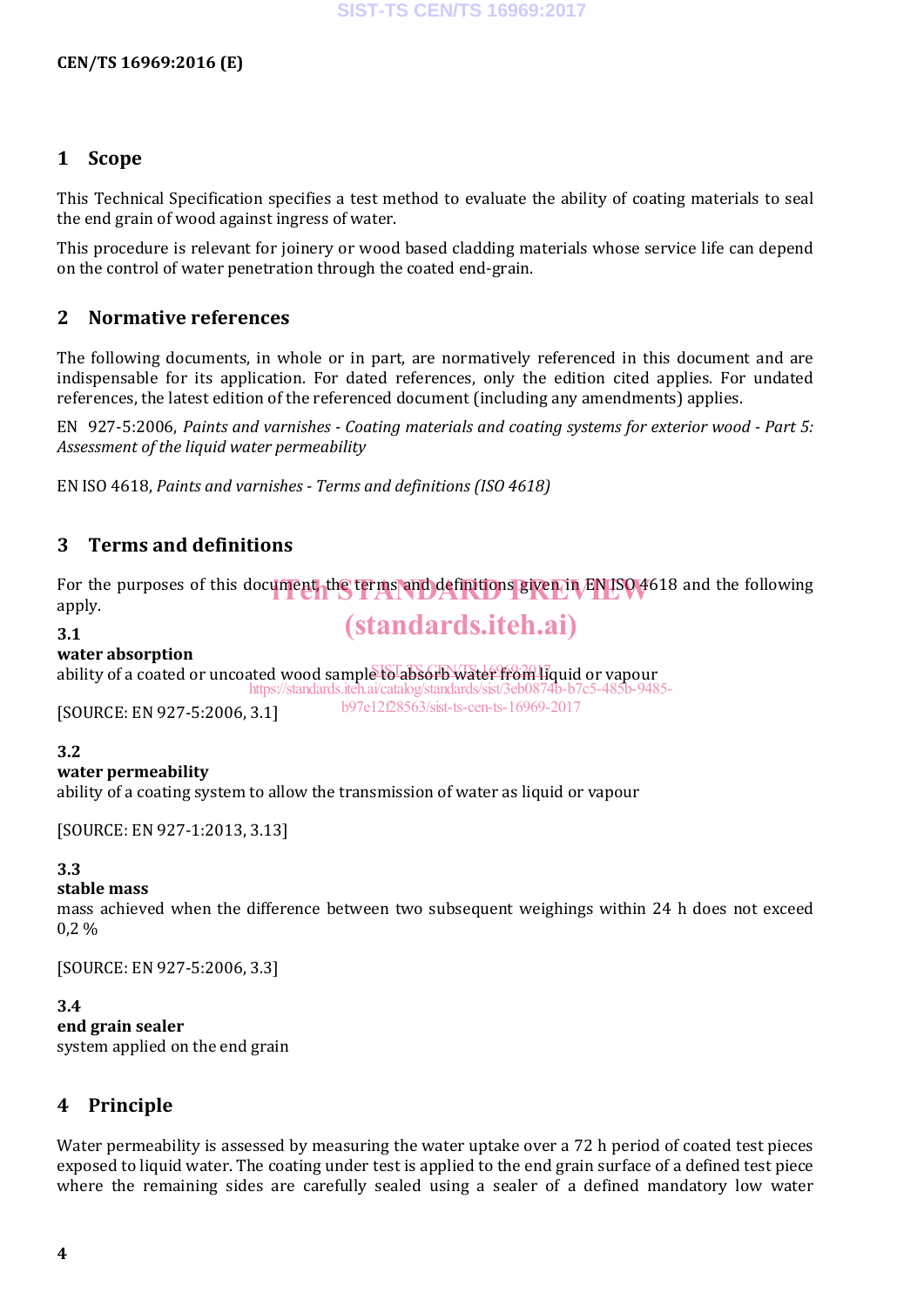permeability. Results are expressed as water absorption of coated wood samples in grams per square meter test surface per 72 h.

# **5 Sample preparation**

#### **5.1 Wood**

The wood shall be spruce (*Picea abies*) that has been selected to be free from knots and cracks, to be straight-grained and of normal growth rate (i.e. between 3 and 8 annual rings per 10 mm). The wood shall be free from blue stain and evidence of surface or bulk infection. Abnormal porosity (caused by bacterial attack) shall be avoided. Abnormally porous wood can be detected qualitatively by the rapid absorption of a drop of propan-2-ol (isopropanol) applied to the surface; the drop should not be absorbed in less than 30 s by normal wood. The test should be carried out at not less than six places, widely separated on the rear face of the test sample.

The density of the wood shall be between  $0.4$  g/cm<sup>3</sup> and  $0.5$  g/cm<sup>3</sup> when measured at an equilibrium moisture content of approximately 12 %. The measured density shall be recorded.

Condition the wood prior to conversion into test samples at  $(20 \pm 2)$  °C and a relative humidity of  $(65 \pm 5)$  %.

Convert the conditioned wood into samples  $(45 \pm 2)$  mm  $\times$   $(45 \pm 2)$  mm  $\times$   $(150 \pm 2)$  mm in size. The samples shall be planed all round to a smooth and uniform finish. The end grain shall be cut with a sharp circular saw to obtain a smooth surface without visible defects from cutting. Any samples sharp circular saw to obtain a smooth surface without visible defects from cutting. Any samples<br>showing surface splitting shall be rejected. The longitudinal edges shall be rounded with 3 mm radius. For illustration, see Figure 1. (standards.iteh.ai)



### **Key**

 $a = (150 \pm 2)$  mm  $b = (45 \pm 2)$  mm  $c = (45 \pm 2)$  mm

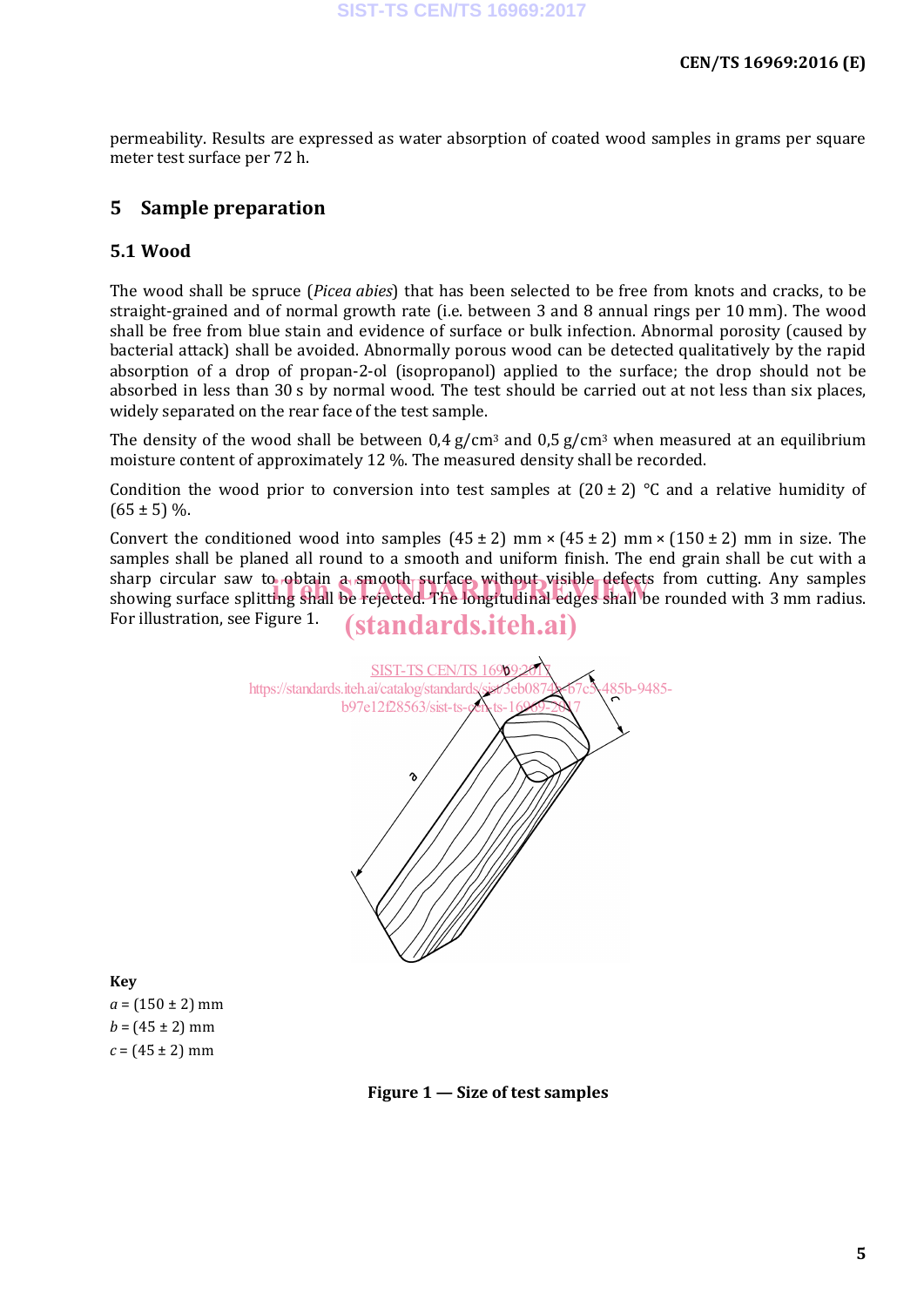#### **CEN/TS 16969:2016 (E)**

#### **5.2 Preparation of coated samples and sealed controls**

#### **5.2.1 Wood conditioning**

Prior to coating, condition the samples to constant mass at  $(20 \pm 2)$  °C and a relative humidity of (65  $\pm$  5) %. Samples shall be weighed at intervals of not less than one day until they have reached a stable mass (see 3.3).

#### **5.2.2 Sample selection**

Select five samples for each of the coatings to be tested. Select also five samples for testing the sealer product; this set of samples will serve as sealed controls.

#### **5.2.3 Coating application**

Coating systems shall be applied according to the manufacturer's specifications. Apply each test coating system to one end grain surface only. Record applied quantity of each coating layer by weighing the samples before and after coating application.

#### **5.2.4 Sealing and conditioning**

Samples shall be sealed in the same way whether they are applied for test coatings or control of sealer. Seal all sides and the uncoated end-grain of the samples against water entry using at least two coats of a flexible moisture-impermeable coating, for example a solvent-free epoxy or polyurethane paint. The liquid water permeability of the sealer tested according to EN 927-5 shall not exceed 30 g/m<sup>2</sup> in 72 h.

The sealer shall cover the edges completely and overlap the test face by 2 mm (see Figure 2). Apply the<br>sealer to the uncoated end grain so many times that a closed and uniform film is obtained. sealer to the uncoated end grain so many times that a closed and uniform film is obtained.



#### **Key**

- 1 coating application on one end grain
- 2 sealing of all sides and the opposite end grain
- *d* overlap of sealer on test face, *d* = 2 mm

#### **Figure 2 — Coating and sealing of the test samples**